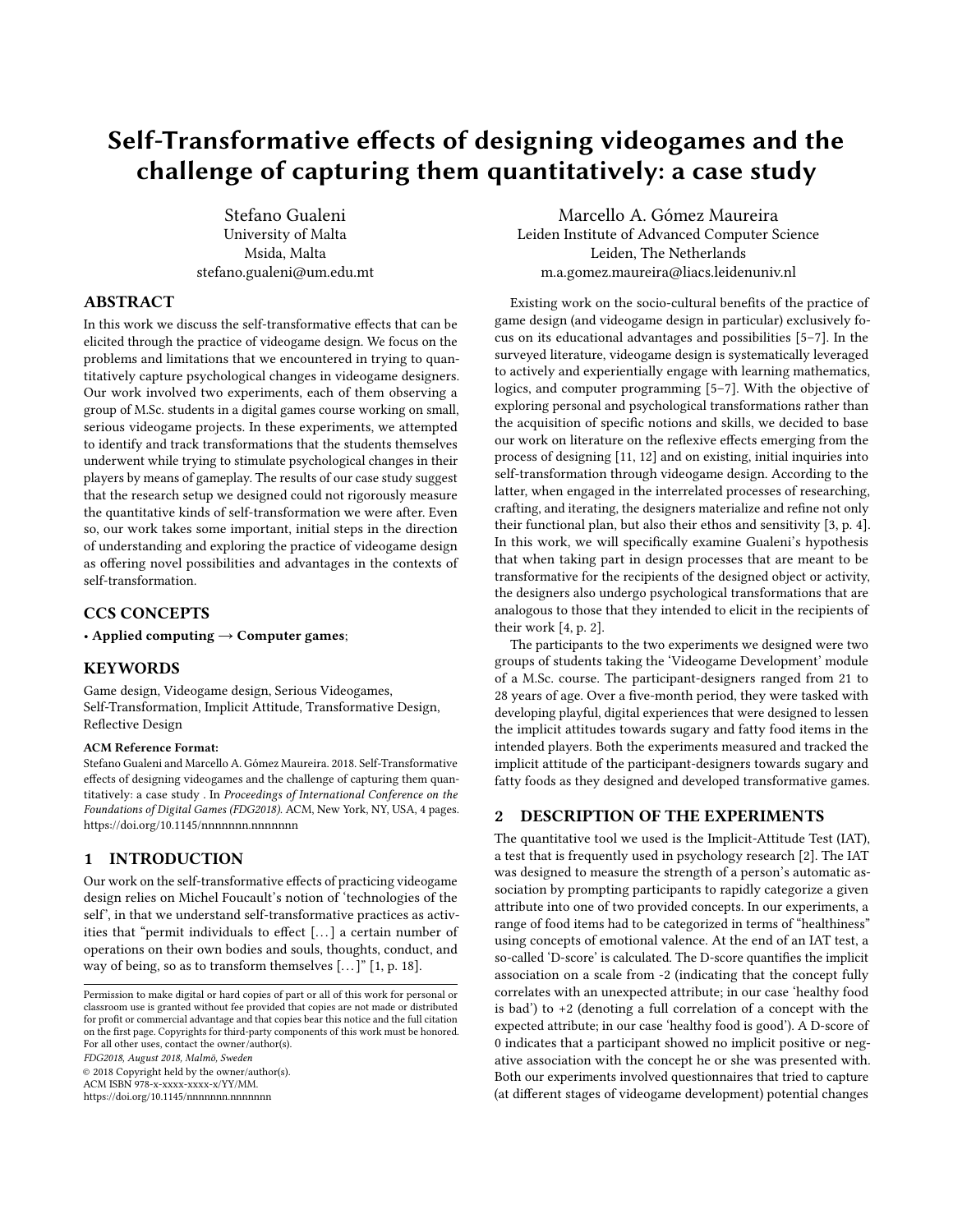in the dietary habits of our participants that would not be possible to be detected with the IAT test. In the follow-up experiment, we used the Fat-Related Diet Habits Questionnaire (FRDH) [\[9,](#page-3-9) [14\]](#page-3-10). Participants can answer the questions in a FRDH questionnaire on a 4-point Likert scale, ranging from 'usually' to 'never', thus requiring them to estimate the frequency for a given eating habit. A final score is then calculated, ranging from 1 to 4.

In our first experiment, the students in our test group mostly developed their small, transformative videogames on an individual basis. In addition to the IAT, the participants were asked to report their own weight, which could reveal whether or not changes in dietary habits had taken place. At the end of the first cycle, we noticed that changes in weight did not seem to correspond to whether or not participants had been designing a videogame for transformative purposes. In addition to this, we concluded that self-reported weight is a measure that is highly problematic, as a self-report cannot be verified objectively and, being a delicate subject in our culture, might have been reported untruthfully.

In our second experiment, participants were asked to develop videogames in teams of three members each. Based on lessons learned from the first experiment cycle of our study, we discontinued the self-report of individual weight was as a way to reveal food-related transformations. We also increased the frequency of the IAT, with students taking it on a monthly basis rather than only at the beginning and at the end of the experiment. As outlined above, the participants to the second experiment also took FRDH questionnaires, which were also administered on a monthly frequency. In addition to our group of designers, we also involved four Master's students from the cognitive science department to act as a control group with the objective to assess the potential impacts of factors unrelated to the design process. We also managed to gather quantitative data from individual interviews with each participant. The outcomes of the interviews will be discussed in the conclusive sections of this poster, as we do not consider these outcomes to be formally part of our quantitative approach. That said, those results offered the possibility to develop a richer and better-informed discussion about the meaning of the quantitative analyses we performed as well as the methodological and logistical shortcomings we encountered.

## 3 RESULTS

In our first experiment, we found that the median of IAT test results increased from 0.64 before the design process to 0.92 after the design process. To recall, in our IAT setup a positive value indicates an implicit association for healthy food being positive. The control group, consisting of two students in the class who designed videogames that were not about dietary habits, showed a decrease in the same time-frame, going from 1.22 to 1.13 (see Fig. [1\)](#page-1-0). With a  $BF_{-0}=3.9$ (based on a Bayesian Paired Samples T-Test [\[10\]](#page-3-11)), meaning that it is close to four times more likely that an increase of IAT test results would occur in everyone who designs a videogame for improving dietary habits than that the measured increase is coincidental, we can notice some evidence for the assumption that the implicit association strengthened through the design process. We, of course, need to remind the reader that there are many other parameters that we could not control and that might have been responsible

<span id="page-1-0"></span>

Figure 1: Chart showing the median of IAT D-scores before and after the design process. Higher values indicate a higher association of healthy food being good. Vertical bars show the deviation from the median across participants. Median scores of the control group are indicated with a grey X symbol.

for this increase. Nevertheless, it indicates that Gualeni's hypothesis deserved further scrutiny and research, which motivated our second research experiment.

In our second experiment, we ran IAT tests on our participants on a monthly basis throughout the design process, and included the FRDH questionnaire to capture potential changes in their dietary habits. The median results of the IAT went from 0.91 before the design process, to 0.7 at the end of the experiment. This means that overall participants had weakened their implicit association for healthy food being good - or, considering unhealthy food as less bad than they did at the beginning of the experiment. A similar trend can be observed for the control group, which went from 1.07 to 0.97 in the same time-frame. With a  $BF_{-0}=0.2$ , there is statistical evidence to conclude that in this second experiment the practice of designing a videogame did not positively impact the implicit association of the participants. While D-score of the IAT show increases in month two and four (see Fig. [2,](#page-2-0) neither month results in a Bayes Factor over 1, which would suggest an improvement to be just as likely as no improvement. Consequently, we have to conclude that, even with fluctuations throughout the design process, we did not find evidence for a strengthening of the association of healthy food being positive. The results of the FRDH questionnaire (see Fig. [3\)](#page-2-1) are consistent with these observations, as the score produced by the questionnaire went from a median of 2.6 before the design process to 3.2 at the end. To recall, the score ranges from 1 to 4, with 4 indicating a high involvement of fat in the dietary habits of a participant. With a  $BF_{+0}$ =0.2 when comparing measures before and after the design process, we again have to conclude that a hypothesized lowering of the score (thus reduced intake of fat) did not occur, instead suggesting that an increase in score is five times more likely (5 being the inverse of 0.2). Particularly interesting, here, is comparing the score at the beginning and the second month, which has a  $BF_{+0}$ =2.4. This means that the measured decrease in questionnaire scores (shown as an upwards tendency in the figure) is potentially meaningful, given that it is more than twice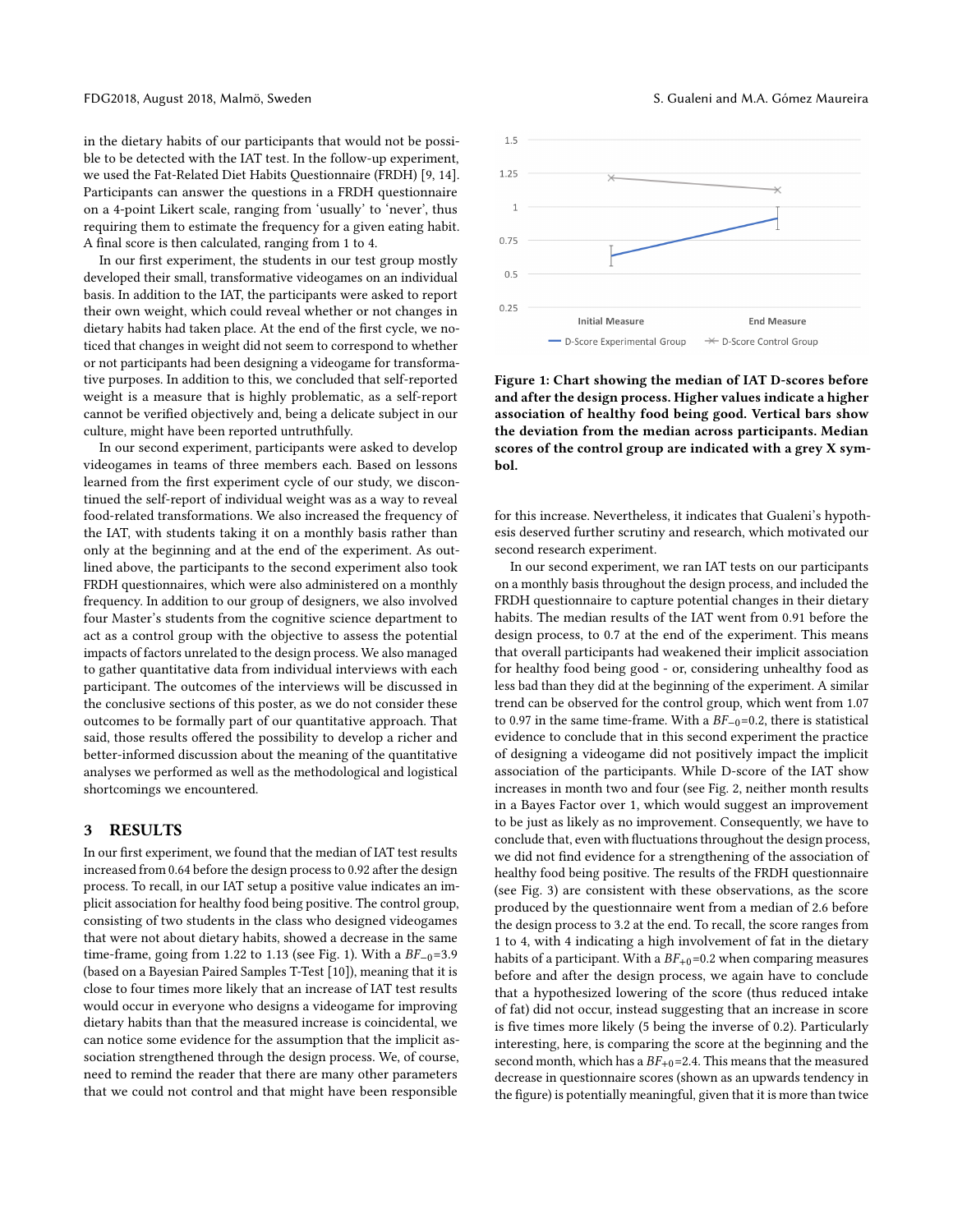Self-Transformative effects of designing videogames FDG2018, August 2018, Malmö, Sweden

<span id="page-2-0"></span>

Figure 2: Chart showing the median of IAT D-scores for each month of the experiment. IAT-D scores generally range from -2.0 to 2.0. Higher values indicate a higher association of healthy food being good. Vertical bars show the deviation from the median. Median scores of the control group are indicated for Month 1 and 5 with an X symbol.

<span id="page-2-1"></span>

Figure 3: Chart showing the median of FRDH Questionnaire scores for each month of the experiment. Scores range from 1 (healthy habits) to 4 (unhealthy). Vertical bars show the deviation from the median. Scores of the control group are shown for Month 1 and 5 with an X symbol. Y-axis inverted for clarity (lower in the graph means less healthy eating).

as likely due to an actual decrease rather than natural variation in measures. While this is far from conclusive evidence, it could indicate that the beginning of the development process - which involve tasks such as gathering information, developing concepts, and working or early prototypes - has a higher chance of triggering transformations than the later phases of videogame development, which are customarily characterized by production tasks that more repetitive and less exploratory.

# 3.1 Outcomes of the interviews at the end of the second experiment

The following sections of our text thematically cluster and discuss themes and concerns that emerged in the interviews that took place at the end of the second experiment cycle.

- (1) Problems With the Educational Setting: Both the experiments that comprise our case study were run in coordination with the videogame development module taught at our University. That specific module also overlapped with other classes in the same Master's course. Stress ensuing from having to study and produce deliverables for other modules likely influenced any potential transformation that might or might not have emerged.
- (2) Eating Healthy on a Student's Budget: This specific limitation was mentioned in the interviews as an obstacle to adopting healthier eating habits, as unhealthy food items were indicated by our participants as being cheaper than the healthier, low fat alternatives.
- (3) Disconnection by Design: Our interviewees reflected on their understanding of the healthy and unhealthy food items in their videogames, and reported relating to them simply and functionally as 'game components'. This functional disconnection was discussed by our participants as a potential obstacle to the self-transformative effects that those videogames could have had.
- (4) Lack of Engagement With the Audience: Given the limited development period, the participants reported that they lacked contact and engagement with their intended players. Therefore, the design of those small, transformative videogames happened in a way that was not directly informed by the interactive preferences and the cognitive needs of their intended players.

# 4 DISCUSSION ON THE STUDY'S LIMITATIONS AND ON THE KNOWLEDGE GAINED

In the design phases of this case study, we considered that running an experiment on a group of students who were taking a videogame development class would be desirable in terms of our research goals. We imagined that observing a group of people of roughly the same age, educational background, and technical capabilities in videogame design would conveniently remove several external factors that could have influenced our results. The same could be said about them working in the same setting, with similar intensity, on videogame development projects that were comparable in terms of themes and scope. However, gathering research data from something produced during an academic module invited several external factors from which we could not isolate our participants. Among those factors is the additional stress of being graded for their design efforts and, as already mentioned, the concomitant pressure exerted by the other modules in the same course, not to mention the financial limitations that often characterizes the lives of students. Another drawback to this case study that we consider crucial and crucially dependent on the educational context was its duration: each design cycle had to run for five months (that is from January to the beginning of June, as that is the time allotted for the videogame development module at our University). That period spanned over three seasons. Medical research established that a number of factors (including the lesser intake of vitamin D, the increased levels of melatonin, the diminished amount of physical activity, et cetera) statistically determine the tendency of human